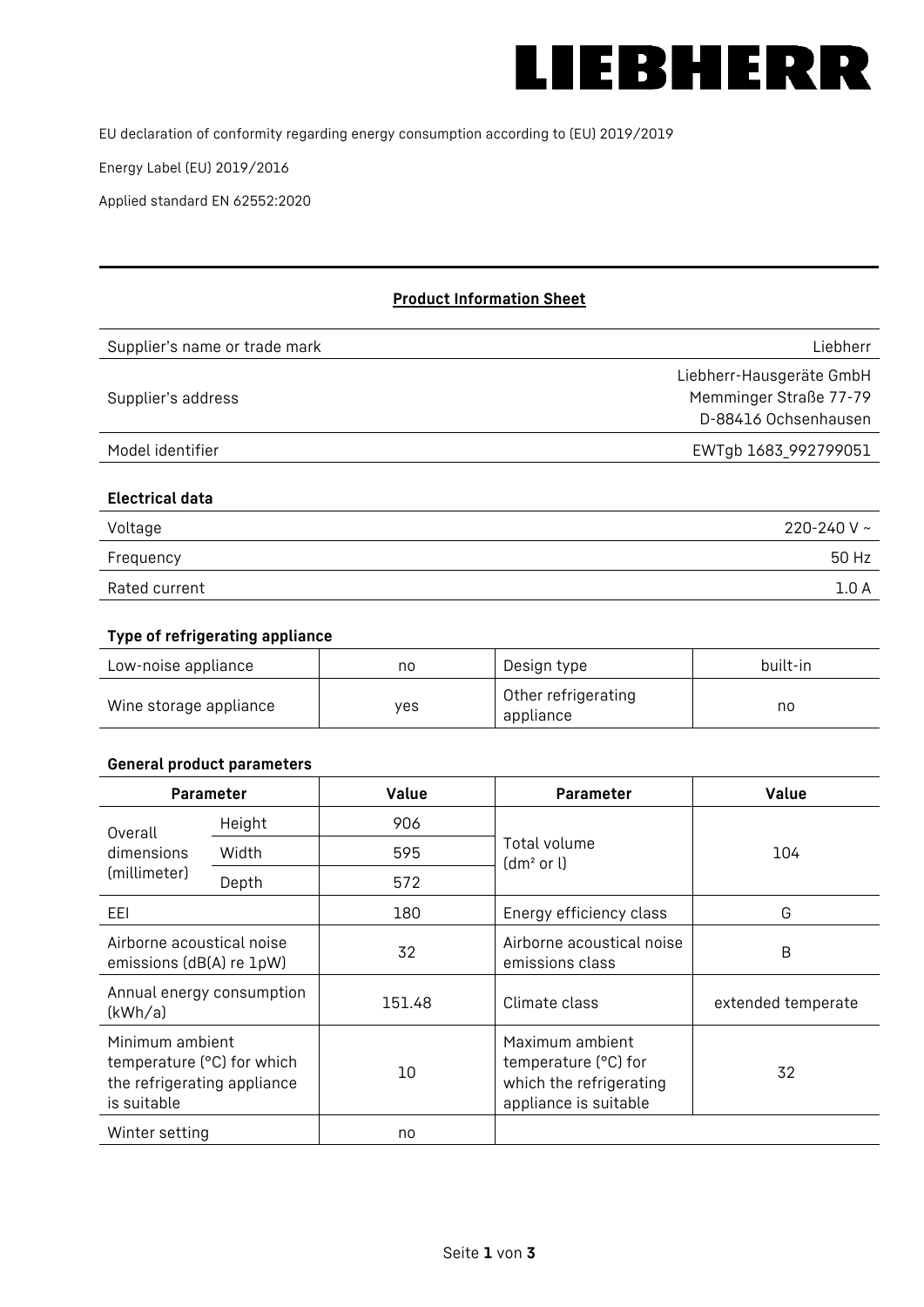## **Compartment Parameters**

|                                        |     | <b>Compartment parameters and values</b>        |                                            |                                         |                                                       |
|----------------------------------------|-----|-------------------------------------------------|--------------------------------------------|-----------------------------------------|-------------------------------------------------------|
| <b>Compartment type</b>                |     | Compartment<br>Volume<br>(dm <sup>2</sup> or l) | Recommended<br>temperature<br>setting (°C) | <b>Freezing</b><br>capacity<br>(kg/24h) | Defrost type<br>(auto-defrost=A,<br>manual defrost=M) |
| Pantry                                 | no  | $\overline{\phantom{a}}$                        | $\qquad \qquad \blacksquare$               | $\overline{\phantom{a}}$                | $\overline{\phantom{a}}$                              |
| Wine storage                           | yes | 104.0                                           | 12                                         |                                         | A                                                     |
| Cellar                                 | no  |                                                 | $\qquad \qquad \blacksquare$               |                                         |                                                       |
| Fresh food                             | no  |                                                 |                                            |                                         |                                                       |
| Chill                                  | no  |                                                 |                                            | $\overline{\phantom{a}}$                |                                                       |
| 0-star or<br>ice-making                | no  |                                                 |                                            |                                         |                                                       |
| 1-star                                 | no  |                                                 |                                            |                                         |                                                       |
| 2-star                                 | no  |                                                 |                                            |                                         |                                                       |
| 3-star                                 | no  |                                                 |                                            |                                         |                                                       |
| 4-star                                 | no  | $\overline{\phantom{a}}$                        |                                            | $\overline{\phantom{a}}$                | Ĭ.                                                    |
| 2-star section                         | no  | $\overline{\phantom{a}}$                        | $\overline{\phantom{a}}$                   | $\overline{\phantom{a}}$                | Ĭ.                                                    |
| Variable<br>temperature<br>compartment | no  |                                                 |                                            |                                         | $\overline{a}$                                        |

## **For 4-star compartments**

| Fast freeze facility |  |
|----------------------|--|
|                      |  |